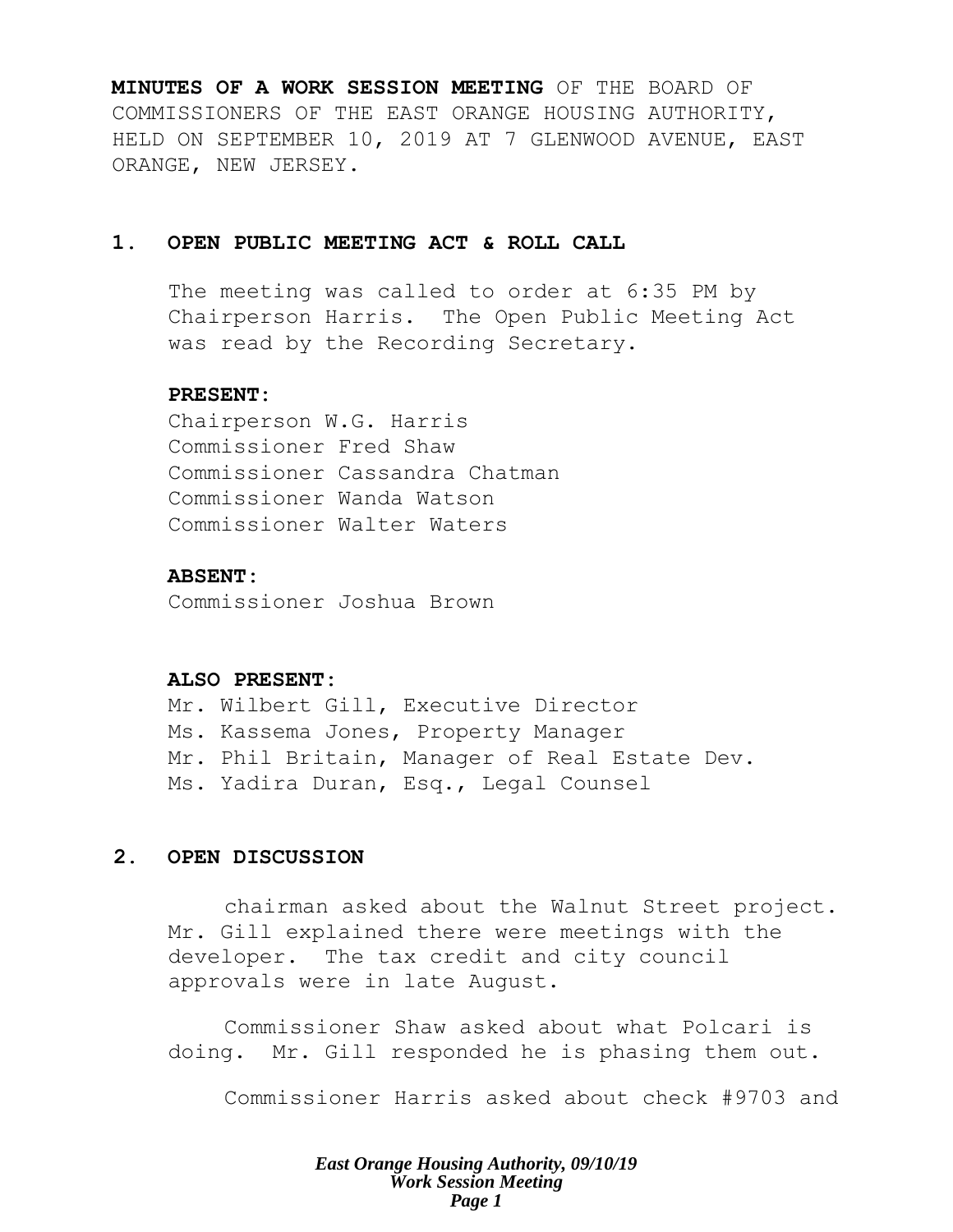what is the purpose for the replacement pump. Mr. Gill responded that it is for the sprinkler system.

Commissioner Watson asked about check #1170 and who is Bloom. Mr. Gill responded they are the auditors.

Commissioner Shaw asked who is Property Maintenance Guys LLC, regarding check #9761. Mr. Gill responded it is a small contractor that was given work to clean up.

# **3. ADJOURNMENT**

Work Session adjourned at 6:59PM.

*East Orange Housing Authority, 09/10/19 Work Session Meeting Page 2*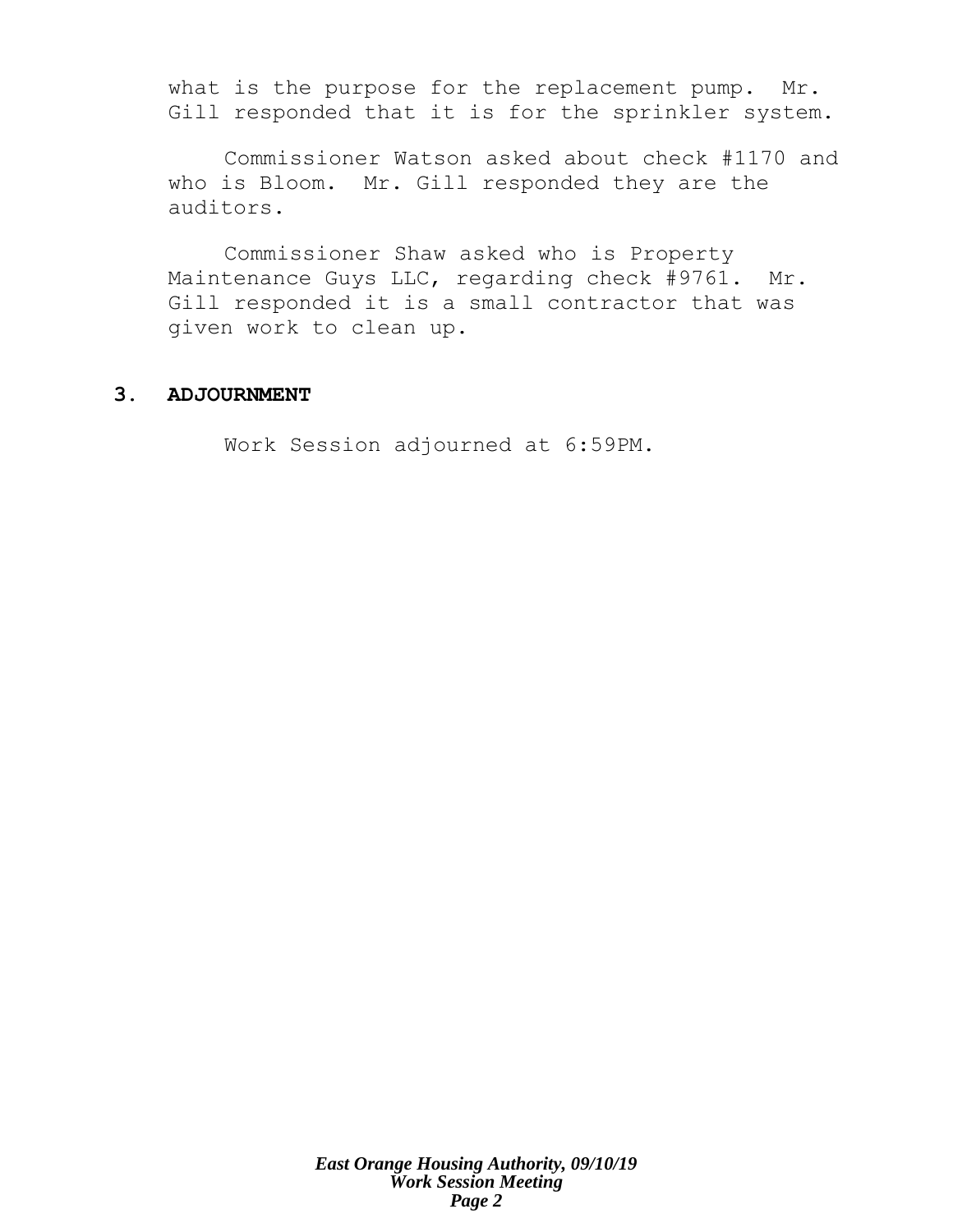**REGULAR MEETING** OF THE BOARD OF COMMISSIONERS OF THE EAST ORANGE HOUSING AUTHORITY, HELD ON SEPTEMBER 10, 2019 AT 7 GLENWOOD AVENUE, EAST ORANGE, NEW JERSEY.

The Board of Commissioners of the Housing Authority of the City of East Orange met in a Regular Meeting at 7 Glenwood Avenue, East Orange, New Jersey, on the  $10^{th}$ day of September, 2019, the place, date and hour duly established for the holding of such meeting. Chairperson W.G. Harris called the meeting to order at 7:00 PM.

The Recording Secretary stated that this meeting is being conducted in conformity with the Open Public Meeting Act. Notice of this Regular Meeting was emailed to Worrell Community Newspapers (East Orange Record) and NJ Advance Media on December 11, 2018. The notice was e-mailed and faxed to the City Clerk Office on December 24, 2018 and Public Information Office of the City of East Orange on December 26, 2018. The notice was posted at the administrative office and the Authority's two public housing developments on December 24, 2018.

#### **PRESENT:**

Chairperson W.G. Harris Vice-Chairman Walter Waters Commissioner Cassandra Chatman Commissioner Wanda Watson Commissioner Fred Shaw

### **ABSENT:**

Commissioner Joshua Brown

#### **ALSO PRESENT:**

Mr. Wilbert Gill, Executive Director Ms. Kassema Jones, Property Manager Mr. Phil Britain, Manager of Real Estate Dev. Ms. Yadira Duran, Esq., Legal Counsel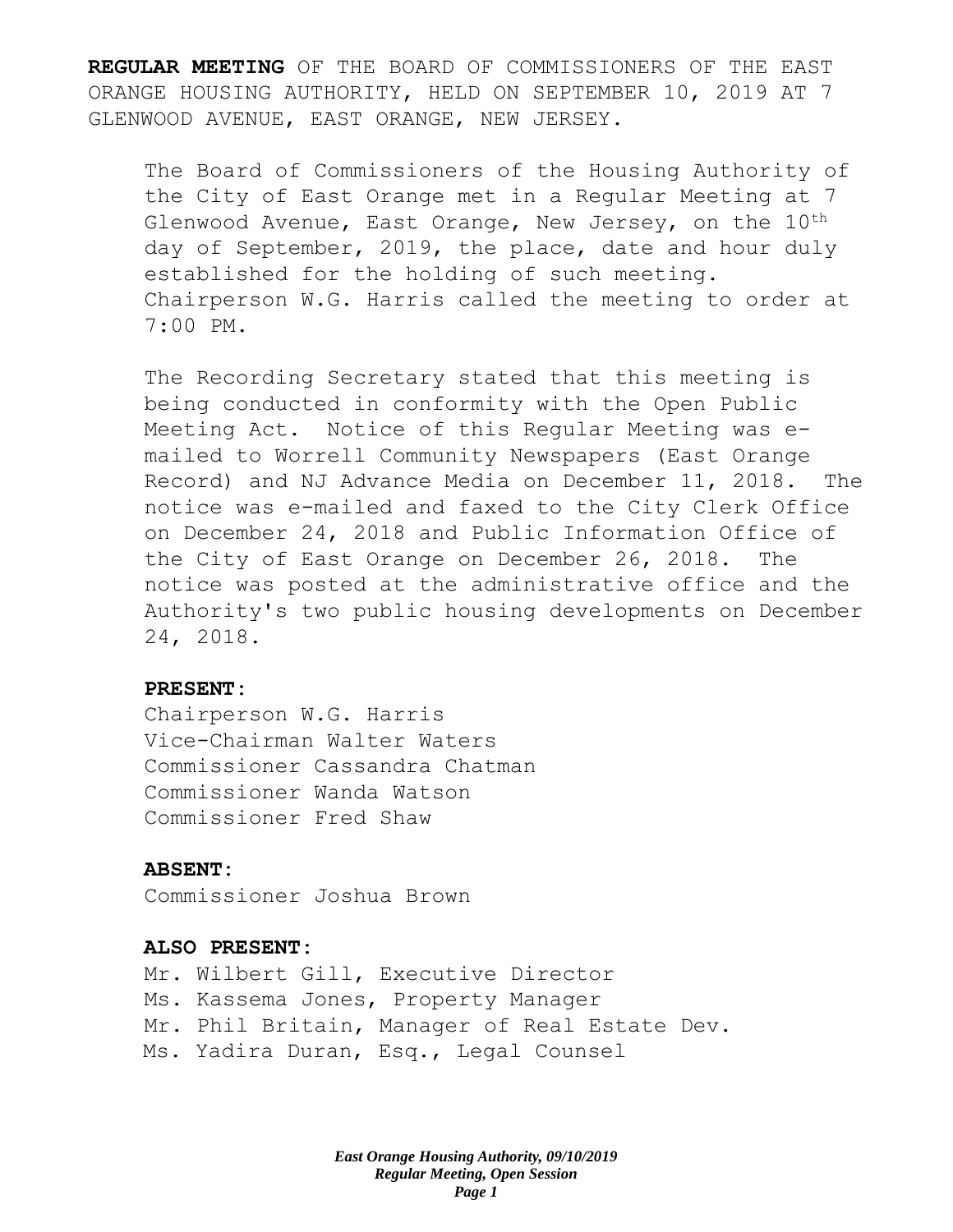#### **PUBLIC NOTICE OF REGULAR MEETING**

# **TO: BOARD OF COMMISSIONERS OF THE HOUSING AUTHORITY OF THE CITY OF EAST ORANGE, CITY CLERK OF EAST ORANGE, EAST ORANGE RECORD AND NEWARK STAR LEDGER**

Notice is hereby given pursuant to the Open Public Meetings Act, that a Regular Meeting of the Board of Commissioners of the Housing Authority of the City of East Orange, will be held on Tuesday, September 10, 2019, at 7:00 p.m. At 7 Glenwood Avenue, East Orange, New Jersey for the purpose of acting upon:

- **2019-25 RESOLUTION AUTHORIZING OR RATIFYING PAYMENT OF THE BILL LIST FOR THE MONTH OF JULY AND AUGUST 2019**
- **2019-26 RESOLUTION RATIFYING THE RENEWAL OF THE ANNUAL COMMERCIAL LIABILITY INSURANCE COVERAGE WITH HOUSING AUTHORITY INSURANCE GROUP (HAI GROUP)**
- **2019-27 RESOLUTION AUTHORIZING THE EXECUTIVE DIRECTOR TO RENEW THE ANNUAL PROPERTY INSURANCE COVERAGE WITH HOUSING AUTHORITY INSURANCE GROUP (HAI GROUP)**
- **2019-28 RESOLUTION AUTHORIZING THE AWARD OF A NON-FAIR AND OPEN CONTRACT FOR EAST ORANGE HOUSING AUTHORITY**
- **2019-29 RESOLUTION AUTHORIZING PHILIP BRITTON TO ATTEND THE 2019 GOVERNOR'S CONFERENCE ON HOUSING AND ECONOMIC DEVELOPMENT IN ATLANTIC CITY, NJ, SEPTEMBER 16-17, 2019**
- **2019-30 RESOLUTION AUTHORIZING THE EXECUTIVE DIRECTOR OF THE EAST ORANGE HOUSING AUTHORITY TO SUBMIT AN APPLICATION TO THE U.S. DEPARTMENT OF HOUSING AND URBAN DEVELOPMENT FOR THE DISPOSITION OF THREE LOTS FOR THE HALSTED STREET DEVELOPMENT**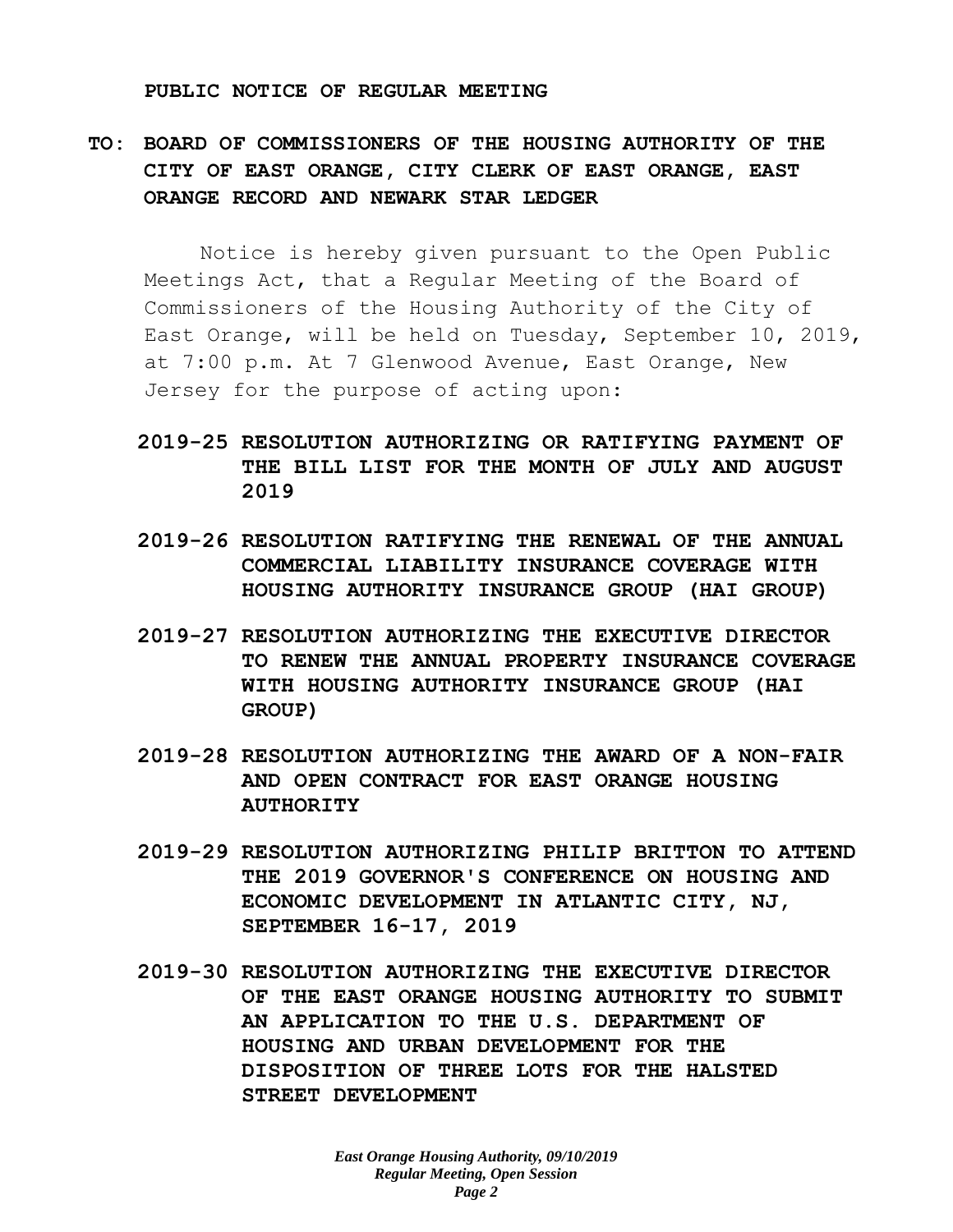- **2019-31 RESOLUTION AUTHORIZING THE EXECUTIVE DIRECTOR OF THE EAST ORANGE HOUSING AUTHORITY TO SUBMIT AN APPLICATION TO THE U.S. DEPARTMENT OF HOUSING AND URBAN DEVELOPMENT FOR THE DISPOSITION OF SIX (6) LOTS FOR NORTH WALNUT STREET DEVELOPMENT**
- **2019-32 RESOLUTION AUTHORIZING COMMISSIONER W. G. HARRIS TO ATTEND THE NAHRO 2019 NATIONAL CONFERENCE & EXHIBITION IN SAN ANTONIO, TX, OCTOBER 10-12, 2019**

And for the purpose of transacting any other business related hereto or which may properly come before each meeting.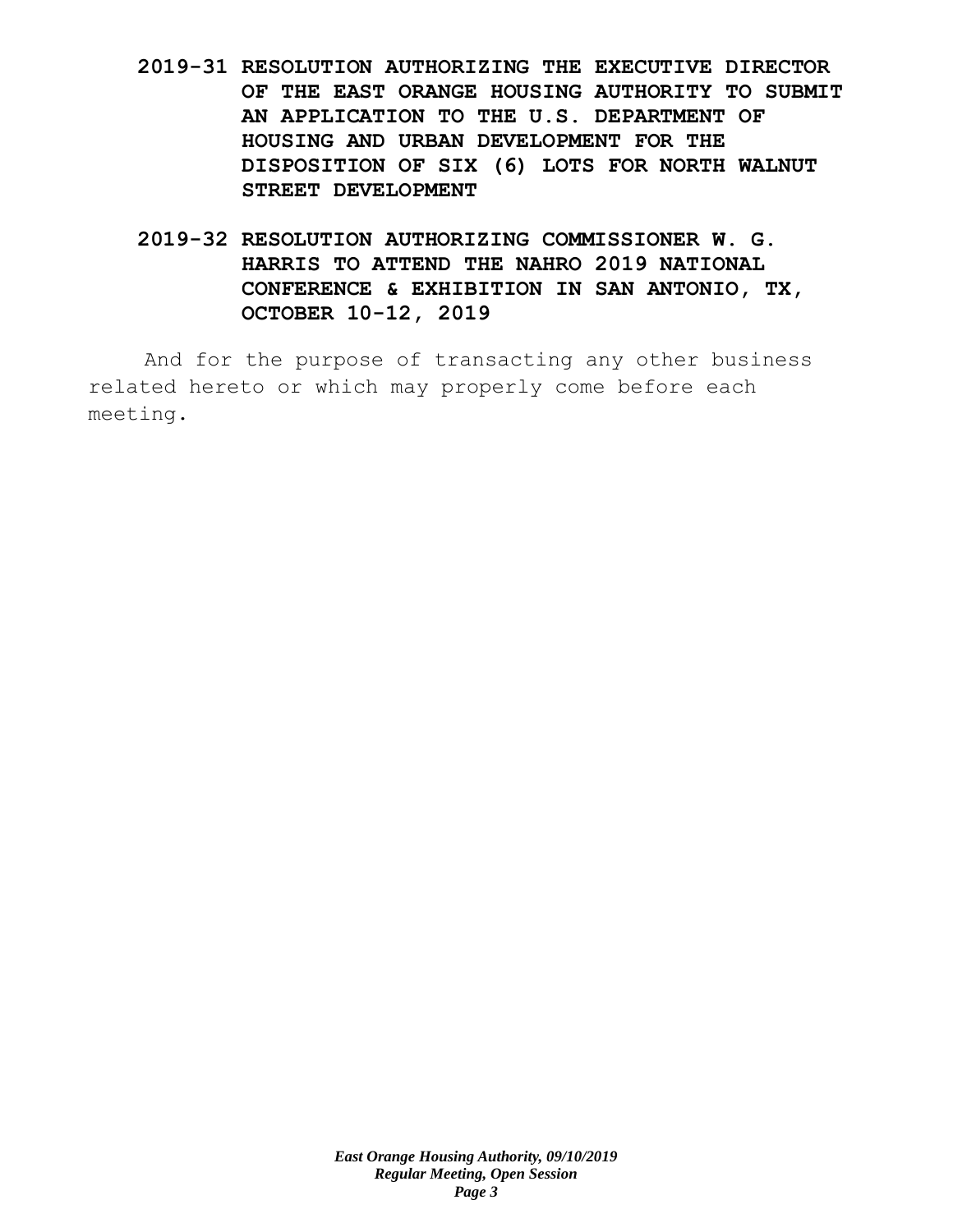## 1. **OPEN PUBLIC MEETING ACT and ROLL CALL**

# **PRESENT:**

Chairperson W.G. Harris Vice-Chairman Walter Waters Commissioner Fred Shaw Commissioner Cassandra Chatman Commissioner Wanda Watson

### **ABSENT:**

Commissioner Joshua Brown

### **ALSO PRESENT:**

Mr. Wilbert Gill, Executive Director Ms. Kassema Jones, Property Manager Mr. Phil Britain, Manager of Real Estate Dev. Ms. Yadira Duran, Esq., Legal Counsel

# **2. MINUTES**

**MOTION:** Commissioner Shaw moved to approve the minutes of the previous meeting in June of 2019. Commissioner Waters seconded. There were no questions.

ROLL CALL:

Ayes: Waters, Shaw, Harris. Nays: None. Abstentions: Chatman, Watson.

The Resolution was approved 3-0-2.

# **3. APPROVAL OF THE BILLS**

**MOTION:** Commissioner Shaw moved to approve the payment of bills. Commissioner Waters seconded. There were no questions.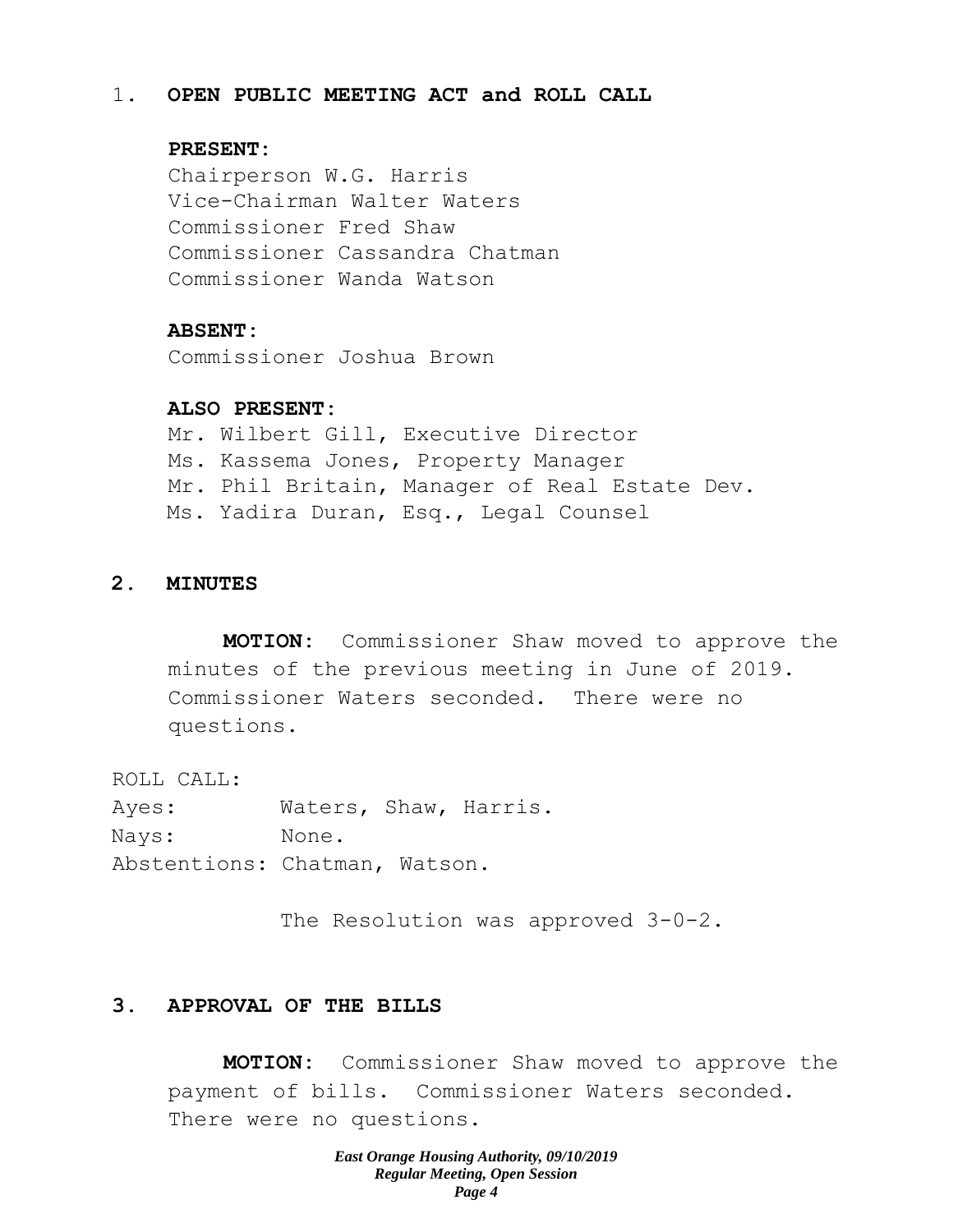ROLL CALL: Ayes: Watson, Chatman, Waters, Shaw, Harris. Nays: None. Abstentions: None.

The Resolution was approved 5-0-0.

### **4. VISITORS**

**Dominick Hunter**, Vista Village, wanted to clarify the misunderstandings regarding his rent and extra income that was reported. Ms. Jones directed him to call Ms. Milton regarding the issue.

**Kimberly Gregory**, Vista Village. She asked about the last board meeting when Mr. Gill said he would call her regarding issues in the building regarding renovations.

Ms. Gregory asked about the guards at Vista Village and asked that the assistance program be suspended.

#### **5. REPORTS**

#### **COMMITTEE REPORTS**

**REAL ESTATE DEVELOPMENT:** There was no report.

**FINANCE:** There was no report.

**BUILDINGS & GROUNDS:** There was no report.

**BY-LAWS & PROCUREMENT:** There was no report.

**PERSONNEL:** Report will be held for Executive

#### *East Orange Housing Authority, 09/10/2019 Regular Meeting, Open Session Page 5*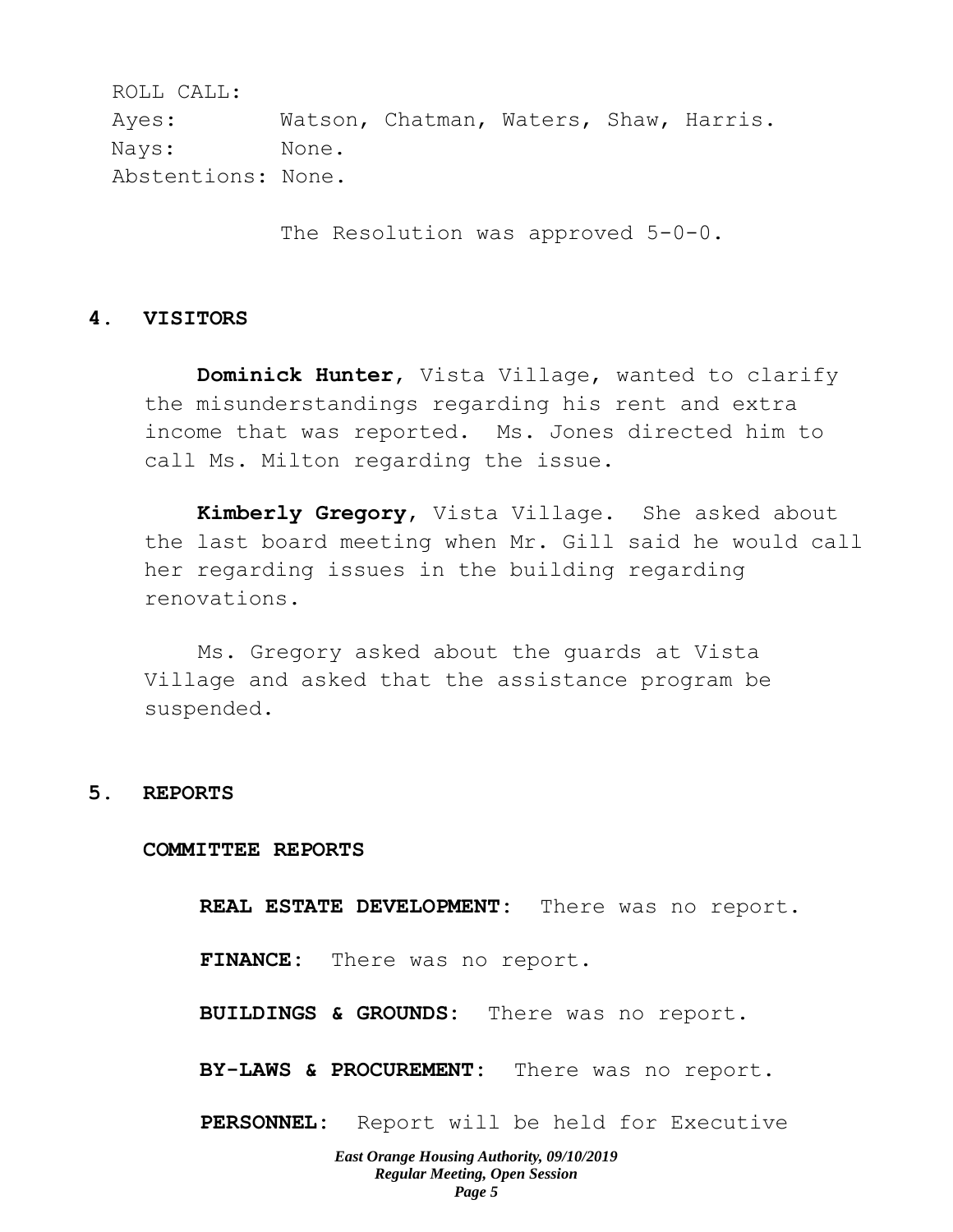Session.

**NON-PROFIT COMMITTEE:** Report will be held for Executive Session.

**EOHCDC BOARD OF DIRECTORS**: There was no report.

#### **LEGAL REPORT (Board Attorneys)**

There was no report.

# **EXECUTIVE DIRECTOR**

The report stood. Mr. Gill highlighted his report and answered questions from the Commissioners.

## **6. OLD BUSINESS**

There was no Old Business.

# **7. NEW BUSINESS**

There was no New Business.

### **8. RESOLUTIONS**

# **2019-26 RESOLUTION RATIFYING THE RENEWAL OF THE ANNUAL COMMERCIAL LIABILITY INSURANCE COVERAGE WITH HOUSING AUTHORITY INSURANCE GROUP (HAI GROUP)**

Commissioner Chatman moved to approve. Commissioner Waters seconded. There were no questions.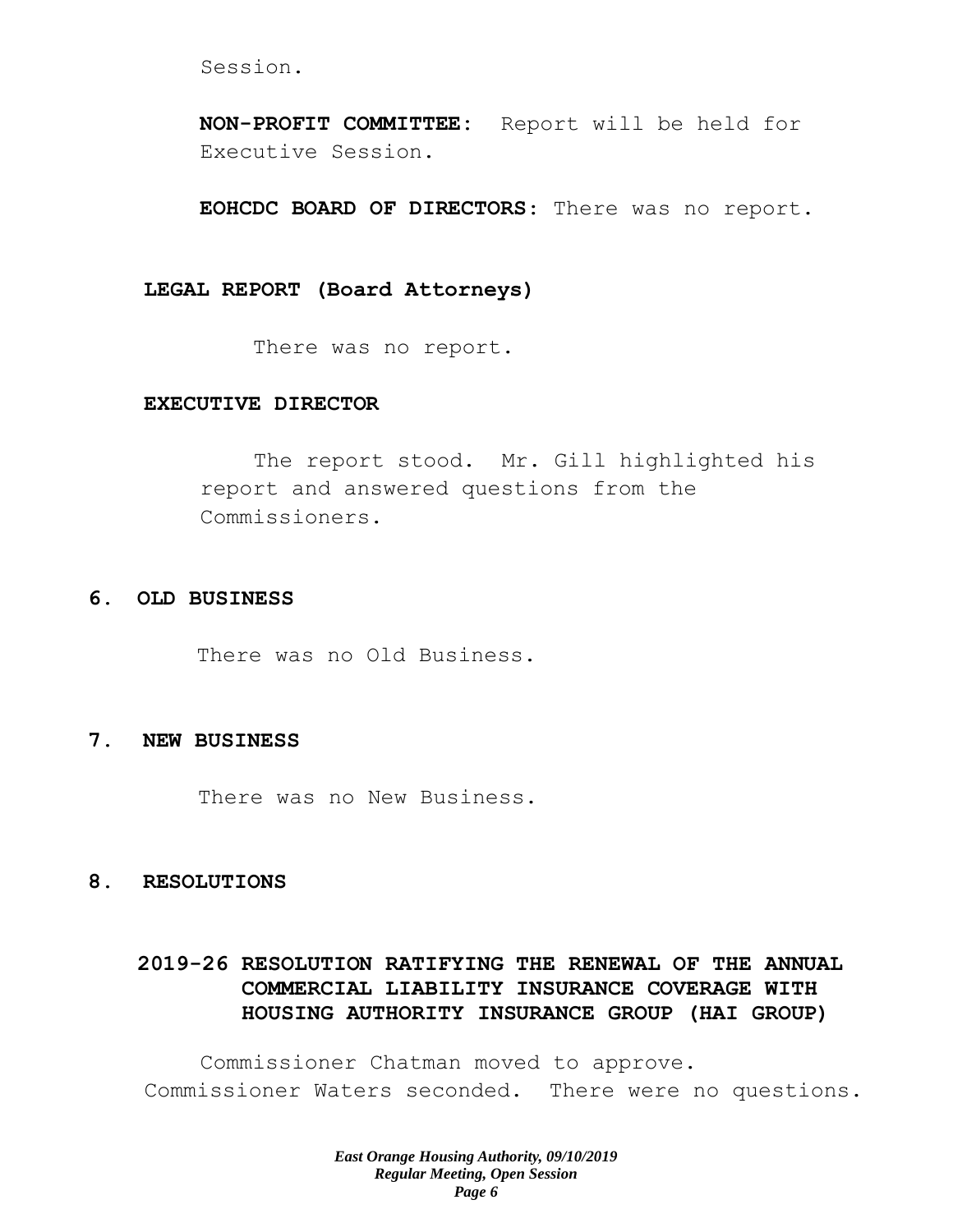ROLL CALL:

Ayes: Watson, Waters, Chatman, Shaw, Harris. Nays: None. Abstentions: None.

The Resolution was approved 5-0-0.

**2019-27 RESOLUTION AUTHORIZING THE EXECUTIVE DIRECTOR TO RENEW THE ANNUAL PROPERTY INSURANCE COVERAGE WITH HOUSING AUTHORITY INSURANCE GROUP (HAI GROUP)**

Commissioner Waters moved to approve. Commissioner Watson seconded. There were no questions.

ROLL CALL: Ayes: Watson, Waters, Chatman, Shaw, Harris. Nays: None. Abstentions: None.

The Resolution was approved 5-0-0.

# **2019-28 RESOLUTION AUTHORIZING THE AWARD OF A NON-FAIR AND OPEN CONTRACT FOR EAST ORANGE HOUSING AUTHORITY**

Commissioner Chatman moved to approve. Commissioner Waters seconded. There were no questions.

ROLL CALL:

Ayes: Watson, Waters, Chatman, Shaw, Harris. Nays: None. Abstentions: None.

The Resolution was approved 5-0-0.

# **2019-29 RESOLUTION AUTHORIZING PHILIP BRITTON TO ATTEND**

*East Orange Housing Authority, 09/10/2019 Regular Meeting, Open Session Page 7*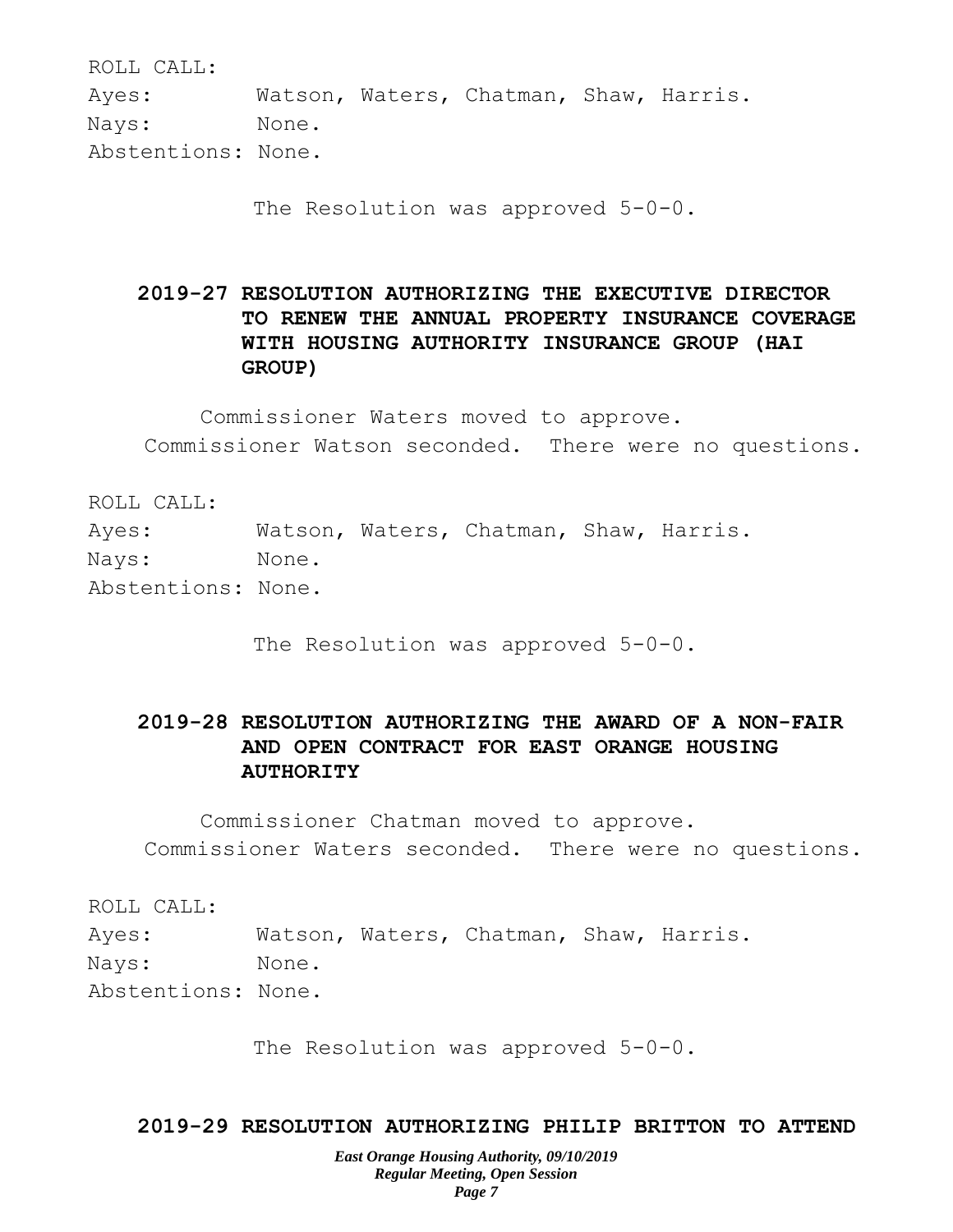# **THE 2019 GOVERNOR'S CONFERENCE ON HOUSING AND ECONOMIC DEVELOPMENT IN ATLANTIC CITY, NJ, SEPTEMBER 16-17, 2019**

Commissioner Waters moved to approve. Commissioner Chatman seconded. There were no questions.

ROLL CALL:

Ayes: Watson, Waters, Chatman, Shaw, Harris. Nays: None.

Abstentions: None.

The Resolution was approved  $5-0-0$ .

**2019-30 RESOLUTION AUTHORIZING THE EXECUTIVE DIRECTOR OF THE EAST ORANGE HOUSING AUTHORITY TO SUBMIT AN APPLICATION TO THE U.S. DEPARTMENT OF HOUSING AND URBAN DEVELOPMENT FOR THE DISPOSITION OF THREE LOTS FOR THE HALSTED STREET DEVELOPMENT**

Commissioner Waters moved to approve. Commissioner Watson seconded. There were no questions.

ROLL CALL:

Ayes: Watson, Waters, Chatman, Shaw, Harris. Nays: None. Abstentions: None.

The Resolution was approved 5-0-0.

**2019-31 RESOLUTION AUTHORIZING THE EXECUTIVE DIRECTOR OF THE EAST ORANGE HOUSING AUTHORITY TO SUBMIT AN APPLICATION TO THE U.S. DEPARTMENT OF HOUSING AND URBAN DEVELOPMENT FOR THE DISPOSITION OF SIX (6) LOTS FOR NORTH WALNUT STREET DEVELOPMENT**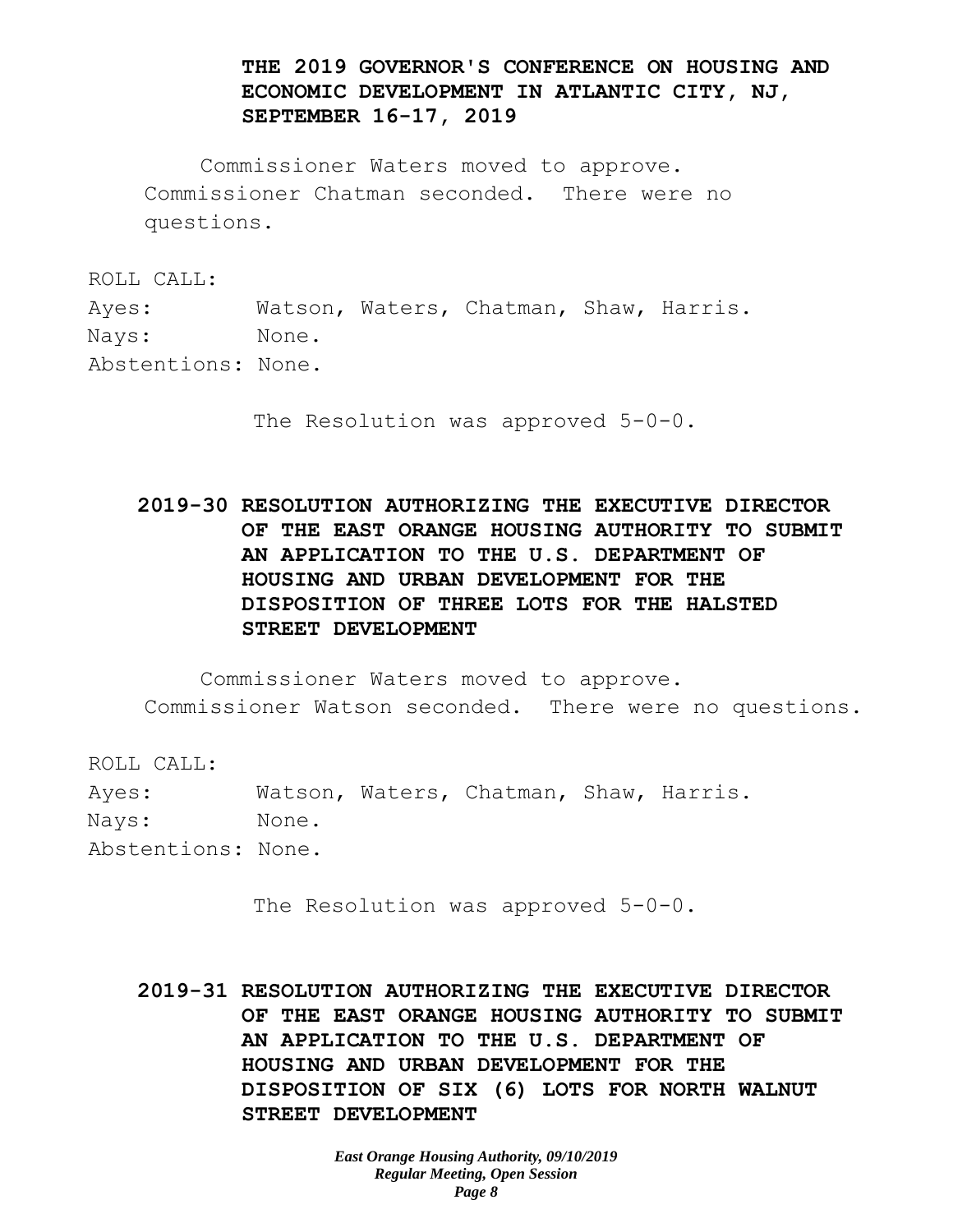#### THE RESOLUTION WAS TABLED

# **2019-32 RESOLUTION AUTHORIZING COMMISSIONER W. G. HARRIS TO ATTEND THE NAHRO 2019 NATIONAL CONFERENCE & EXHIBITION IN SAN ANTONIO, TX, OCTOBER 10-12, 2019**

Commissioner Watson moved to approve. Commissioner Waters seconded. There were no questions.

ROLL CALL: Ayes: Watson, Waters, Chatman, Shaw, Harris. Nays: None. Abstentions: None.

The Resolution was approved 5-0-0.

### **9. EXECUTIVE SESSION**

The following statement was read prior to Executive Session...

BE IT HEREBY RESOLVED that, pursuant to Chapter 231, P.L., 1975 of the laws of the State of New Jersey, the "Open Public Meeting Act", the East Orange Housing Authority meets in closed session for the purpose of matters of confidentiality and attorney/client privilege. It is expected that the matters discussed in this closed session can be made public at the time that the need for confidentiality no longer exists.

Commissioner Waters moved to go into Executive Session to discuss confidential personnel, contract and litigation issues. Commissioner Chatman seconded. There were no questions.